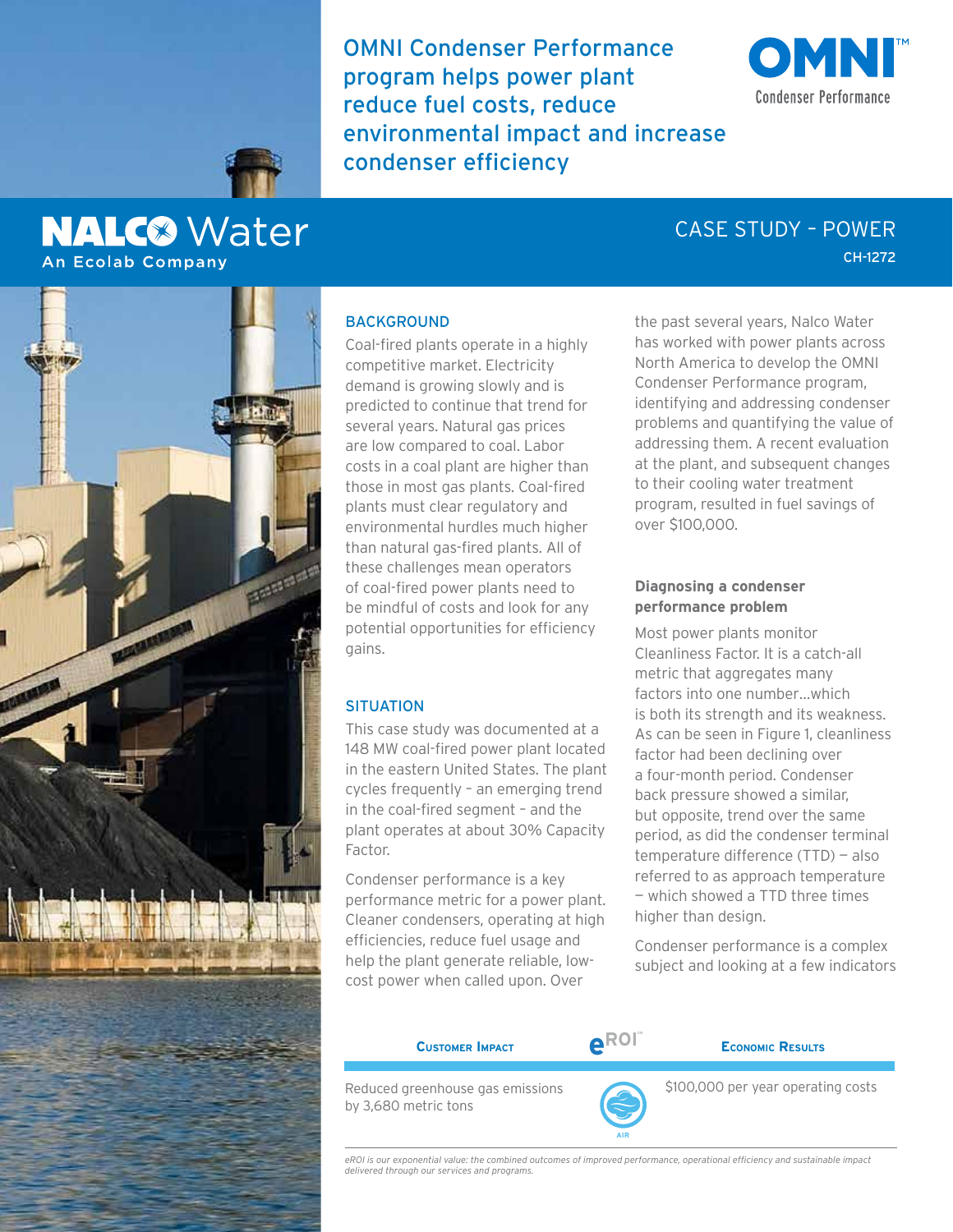

**Figure 1 –** *Cleanliness Factor decreased.*



**Figure 2 –** *Condenser Backpressure increased.*



**Figure 3 –** *Condenser Approach Temperature -- or Terminal Temperature Difference (TTD) also rose during this period, leading to the initial diagnosis of a fouled condenser.*

rarely reveals the actual cause of performance degradation. For instance, one might look at increasing back pressure and identify macrofouling as the cause, but the temperature rise across the condenser did not change during this period, ruling out that possibility.

This plant tracked the weight of the cooling tower fill continuously online. OMNI revealed the cause of the condenser performance degradation: cooling tower fouling.

Power plants rarely have the luxury of flawless execution of industry Best Practices. The situation here was a case in point. In most cases, a power plant will chlorinate on a schedule to a set halogen residual or continuously chlorinate to a set ORP. Neither of these practices was possible at this plant because of the cyclical nature of their operation. They chlorinated when they could, as much as they could. The result: they never actually achieved good bio-control.

### **SOLUTION**

During the summer of 2010, the plant had applied a bromine-based oxidizing biocide on a trial basis.<sup>1</sup> Shortly after application, the tower fill weight dropped, as did the back pressure – as shown in Figures 4 and 5 – but the program was discontinued because the cost was perceived as too high for the benefit derived.

Nalco Water Towerbrom™ is a fast-acting biocide and is highly effective against sessile microorganisms. A fouled system generally requires a high initial concentration of a brominebased biocide, even in cases where the original program was performing. Often, users will combine Towerbrom with bleach to offset this effect, but the requirement to obtain and maintain a 0.8 to 1.2 ppm free residual oxidant remains. Once the system is brought into good microbial control, maintenance dosages can be as little as one tenth as high as the initial dosage.

Condenser performance concerns were nothing new to the engineers at this plant, but they had long assumed their problems were related to under-sized cooling towers. The decision to

1 TowerBrom 960 was applied to achieve a 1 ppm residual.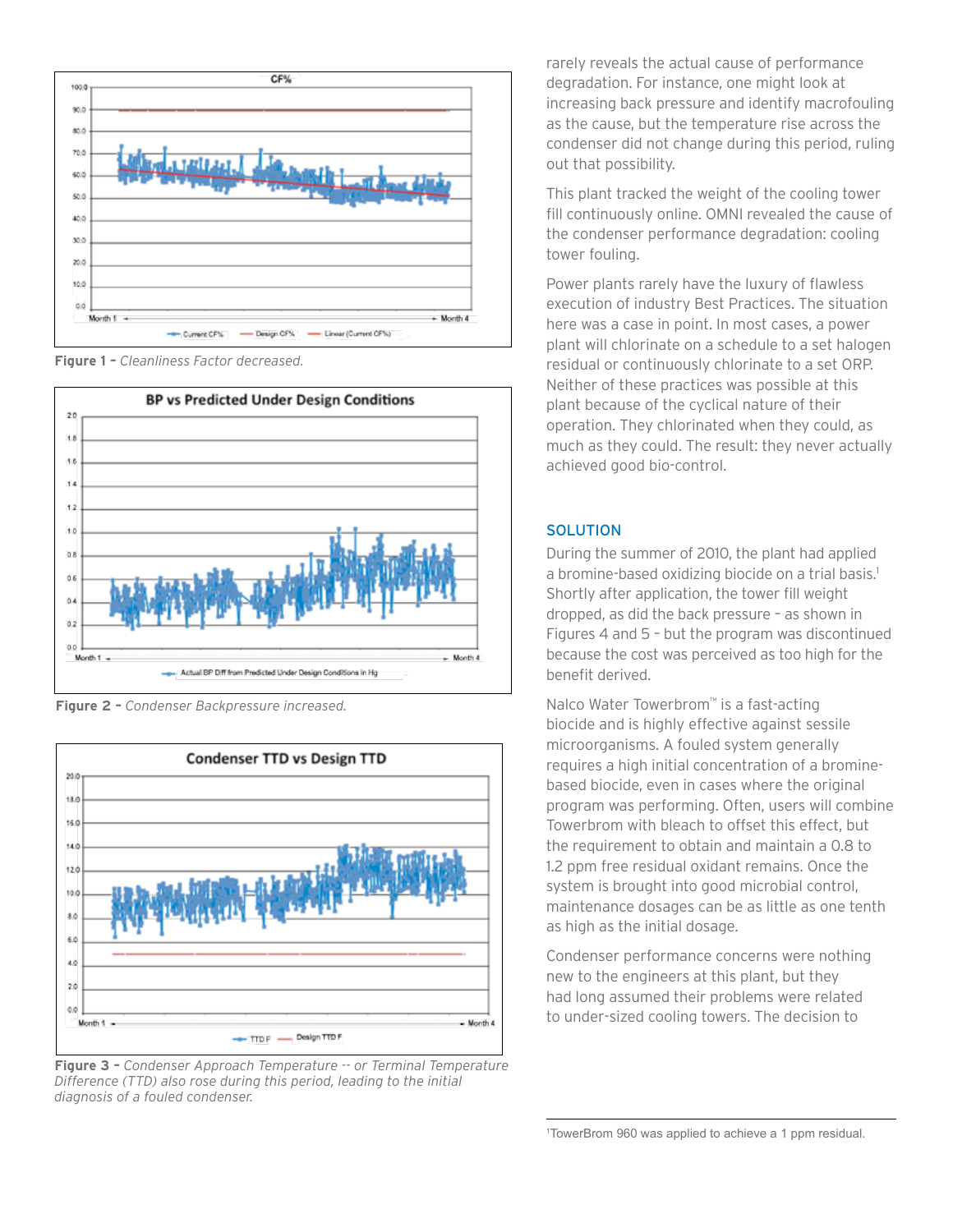discontinue the Towerbrom program was made before the OMNI Condenser Performance program was put in place. When all factors affecting condenser performance were taken into account, the implication was clear: the size of the cooling towers was not the problem. The root cause of the problem was microbial fouling in the cooling towers.

## **RESULTS**

To justify a bio-control program, the plant needed to quantify the cost of continuing as they had.

The efficiency loss resulting from the microbial fouling was estimated at 250 BTU/kWh. The cost of the efficiency loss: \$100,000/year. The cost of the chemical treatment program: \$90,000 for the initial treatment and \$9,000/ year thereafter. The program paid for itself in the first year.

In the following years, when the only cost associated with the program was the on-going maintenance dosage, the plant realized a return of 1,011%, making the program pay for itself every year in a little more than one month.

Capacity Factor is the ratio of the actual output of a power plant over a period of time and its potential output if it had operated at full nameplate capacity the entire time. This plant's Capacity Factor is 30%. The overall thermal efficiency of the plant is about 35%. Based on these metrics and an estimated coal cost of \$72.67/short ton, their annual fuel cost is about \$1.3 million.<sup>2</sup>

Output (MWh)  $\frac{Output (MWh)}{Hours \times Capacity (MW)} = Capacity Factor$ 



**Figure 4 –** *The actual cause of the problem was microbial fouling in the cooling tower. When the deposits were removed, the weight of the cooling tower fill dropped. When the biodispersant program was discontinued, the weight increased again.*



**Figure 5 –** *Condenser backpressure also dropped when the cooling tower fill was cleaned.*

#### **CONCLUSION**

Every power plant wants to be a good corporate citizen of the community in which it resides. Every power plant wants to minimize its environmental impact. And every power plant needs to balance those desires with the needs of the community for reliable, low-cost power. This plant satisfied all of these needs through the use of the OMNI program and innovative water treatment programs. In addition to reducing their operating costs by \$100,000 per year, they also reduced their greenhouse gas emissions by 3,680 metric tons by reducing their fuel use by 2,000 short tons per year.

<sup>2</sup> Heating Value of coal: 12,550 BTU/lb